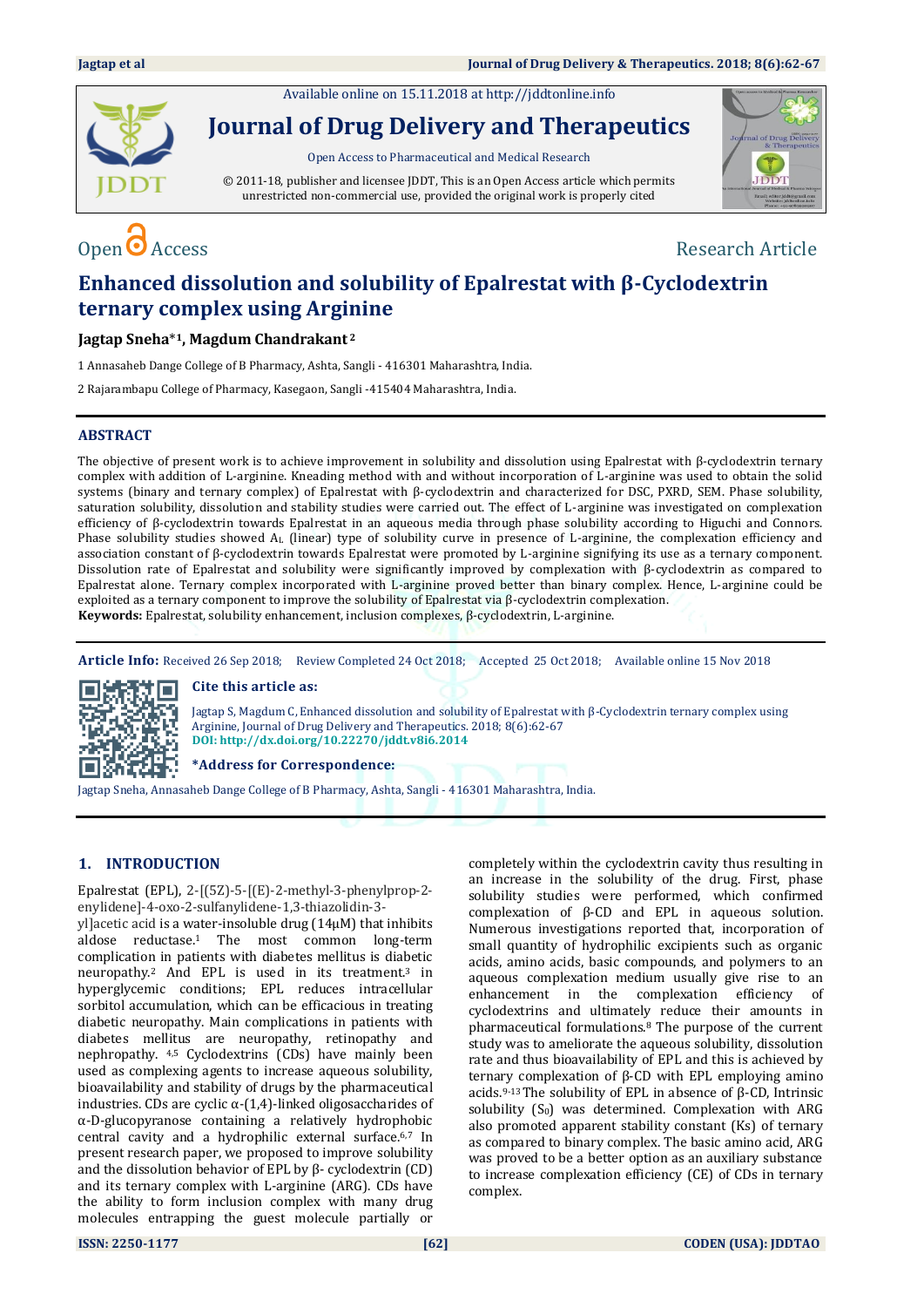

**Figure 1:** Chemical Structure of EPL

Thus considering the upper hand advantage of adding amino acid as a ternary component during complexation of drug with β-CD, the present investigation was carried out to contribute the promotion of the solubility of poorly water-soluble drug, EPL via β-CD complexation using ARG as an auxiliary substance, which to our knowledge has not been reported yet.

### **2. MATERIALS AND METHODS**

### **2.1. Materials**

Epalrestat was a generous gift from Zydus Cadila Ahmadabad (India). β-CD and ARG were purchased from unique chemicals. All other reagents and solvents used were of analytical grade.

### **2.2. Analysis of Epalrestat using a UV-visible spectrophotometer**

First, 100 µg/ml stock solution of Epalrestat was prepared in methanol and further dilutions were made in distilled water ranging from 03-18  $\mu$ g/ml. The calibration curve was obtained by recording the absorbance on a UV spectrophotometer (Shimadzu UV spectrophotometer 1800) at 390 nm. <sup>14</sup> Linearity in the calibration curve was observed with regression  $R^2 = 0.994$ .

### **2.3. Phase solubility studies**

The solubility behavior of EPL was examined in distilled water at room temperature (25  $\pm$  2 °C) according to the method described by (Higuchi and Connors 1965) [15]. Excess amount of EPL(50mg) was added to 20 mL of aqueous solutions containing various concentrations of β-CD (1mM –10mM) with or without addition of ARG (0.25% w/v). The suspensions were mechanically shaken subsequently on rotary shaker for 72 h at 125 rpm until equilibrium was achieved. The samples were filtered through Whatman filter paper 41, diluted if necessary and analyzed spectrophotometrically (Shimadzu UV spectrophotometer 1800) at 390 nm. The association constant (Ks) of complex and CE of β-CD were calculated according to the equations (1) and (2) respectively 1, 16.

$$
Ks = \text{Slope } / S_0 \text{ (1-Slope)} \tag{1}
$$

S<sub>0</sub> is the solubility of EPL in absence of β-CD and slope is obtained from the phase solubility diagram obtained by plotting moles of drug on y-axis and moles of β-CD on xaxis. It gives idea about the linear dependence of drug concentration to β-CD concentration, with slope ratio below one usually assumes 1:1 ratio of the complex and refers to A<sup>L</sup> (linear) type of the phase solubility curve.

$$
CE = SO.K_{1:1} = Slope / (1-Slope)
$$
 (2)

### **2.4. Preparation of Binary and kneaded ternary complexes**

**Binary complex (BC)** – For binary complex EPL and β-CD were weighed accurately, mixed thoroughly by triturating in a mortar and sieved through a 120 sieve. Binary complex were stored in a desiccator until further evaluation.

### **Jagtap et al Journal of Drug Delivery & Therapeutics. 2018; 8(6):62-67**

**Kneaded complex (KC)** – The kneaded complex of EPL, β-CD and amino acid was prepared by wetting the physical mixture in a mortar with a minimum volume of ethanol/water mixture (15/85, V/V) and kneading thoroughly with a pestle to obtain a paste, which was then dried under vacuum at room temperature, sieved through a 120 sieve and stored in a desiccator until further evaluation.

### **2.5. Fourier transform infrared spectroscopy (FTIR) Analysis**

FTIR spectroscopy was performed on a Fourier Transform Infrared Spectrometer (Alpha T Bruker). Spectra were collected in the 4000–400 cm−1 range.

### **2.6. Differential scanning calorimetry (DSC) Analysis**

Thermograms of EPL, β-CD, ternary complex were recorded on a Mettler Toledo, Staresw 920. Each sample (2-4mg) was heated in crimped aluminum pans at a scanning rate of  $10^{\circ}$ C/min in an atmosphere of nitrogen using the range of 100-2400C. The temperature calibrations were performed periodically using indium as a standard.

### **2.7. Powder X-ray diffractometry (PXRD) Analysis**

To obtain the changes in the crystallanity of the ternary complex prepared, the PXRD study was carried out by using X ray diffractometer (Miniflex 600 X-Ray Diffractometer Rigaku Corporation Japan). For this the samples of pure drug, β-CD, and prepared ternary complex were irradiated with monochromatised CuKα radiation and analyzed between from 5° to 60° **(**2θ).

### **2.8. Scanning electron microscopy (SEM) Analysis**

The surface morphological features of EPL, binary, ternary complex were investigated using a scanning electron microscope (VEG A3 TESCAN) operated at an acceleration voltage of 20 kV and obtained microphotographs were examined at X500 and X2000 magnifications.

### **2.9. Saturation solubility studies**

Saturation solubility studies of EPL, binary and ternary complexes were conducted in triplicate. An excess amount of EPL and complexes were added to 20 mL of distilled water in vials sealed with stoppers and shaken in rotary flask shaker at room temperature (25  $\pm$  0.5°C) for 24 h. A portion of solution was withdrawn, filtered through Whatman filter paper 41 and analyzed spectrophotometrically (Shimadzu UV spectrophotometer 1800) at 390 nm. <sup>16</sup>

### **2.10. Dissolution studies**

In vitro dissolution studies for EPL and its binary and ternary complexes were carried out using USP Type-II dissolution test apparatus (EDT 08LX Electrolab). Sample equal to 100 mg of EPL was used in each test. The dissolution tests were performed using 900 ml of phosphate buffer pH 6.8 at  $37 \pm 0.5$ °C with RPM maintained at 100. The release of EPL from each sample was determined by withdrawing 5 ml samples at preset time intervals, and were filtered, appropriately diluted and analyzed spectrophotometrically (Shimadzu UV spectrophotometer 1800) at 390 nm. 5 ml of fresh medium was transferred to maintain sink conditions.

### **2.11. Stability Study**

Stability study binary and ternary complexes of EPL was carried out with the help of (Remi SC-19 Plus) by storing 1gm of each selected complex in an ambered coloured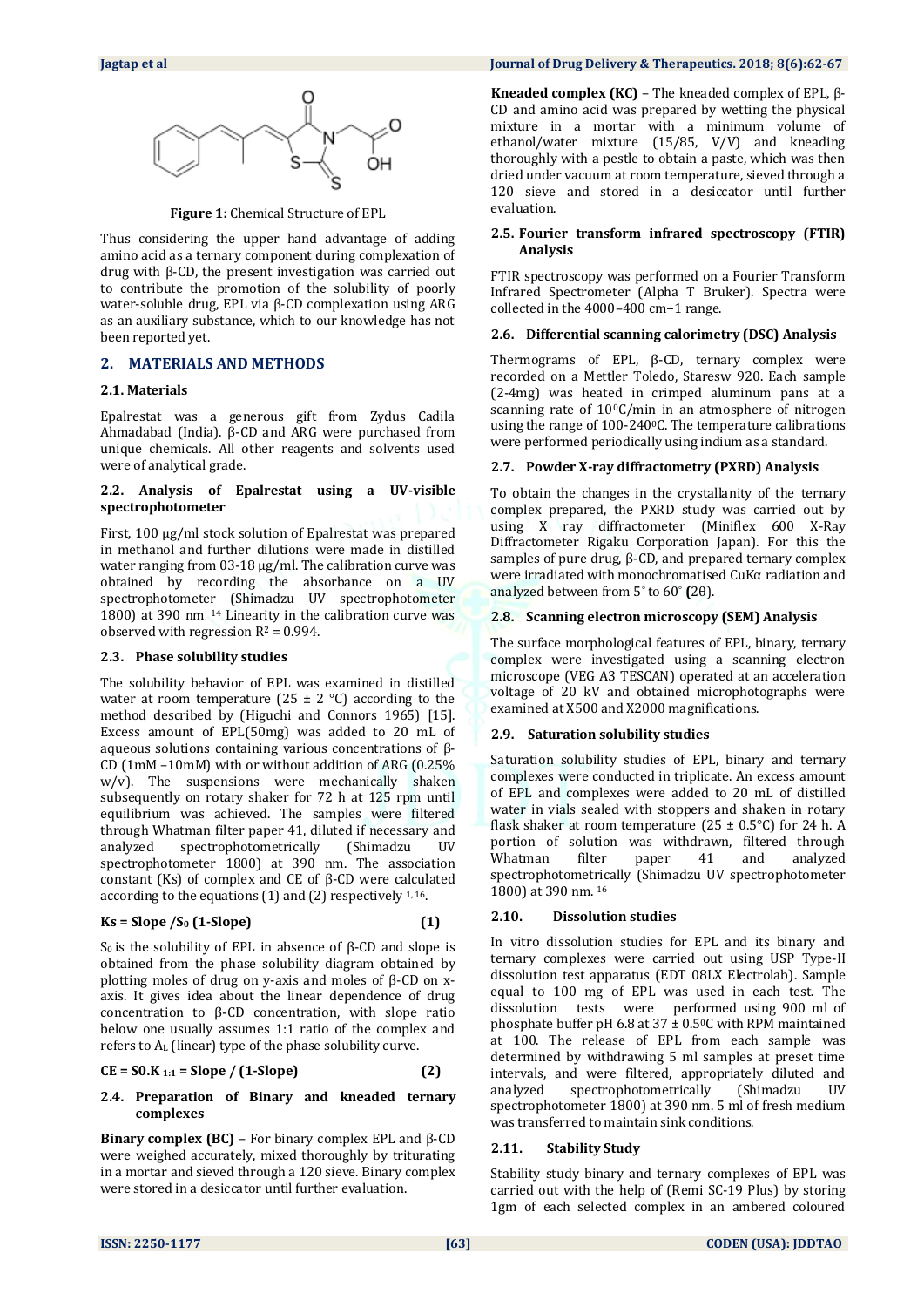screw capped glass bottles at accelerated and controlled temperatures 400C and relative humidities (75%) for a period of 3 months. The complexes were evaluated for physical appearance, drug content and in-vitro dissolution at the end of three months. <sup>8</sup>

### **3. RESULTS AND DISCUSSION**

### **3.1. Phase solubility studies**

The complexing nature of EPL along with β-CD in water was studied by the phase solubility as per standards set by Higuchi and Connors 1965. Fig.2 shows the phase solubility diagrams of EPL with β-CD and that of ARG. A typical  $B_s$ type solubility profile as stated by Higuchi and Connors classification system was shown by the EPL and β-CD, binary complex. BS-type response stands for development of inclusion complexes of limited solubility within the range of β-CD concentrations examined. The solubility of EPL with  $β$ -CD was higher than pure EPL. The phase solubility profile of EPL in aqueous β-CD solution in presence of  $0.25\%$  ARG displayed  $A<sub>L</sub>$  type of solubility curve with linear increase in solubility of EPL with increasing the concentration of β-CD. And slopes curves of phase solubility profile were lesser than 1 characterizing the formation of a 1:1 stoichiometry water soluble complex. 15-18 The values of Ks and CE of complex increased with the incorporation of ARG to the binary complex showing more effectiveness of ternary system over binary. The values of Ks for binary complex and ternary complex were found to be 505.18 and 876.47 respectively. Complexation efficiency of binary complex was found to be 0.24 and for ternary complex it was 0.48 which is almost double of binary complex. Advancement in phase solubility parameters of EPL by complexation with β-CD in presence of ARG can be attributed to its electrostatic/hydrogen bonding interaction and salt formation with β-CD and EPL. 19, 20





### **3.2. FTIR measurements**

The molecular interaction between EPL and  $β$ -CD was revealed by FTIR. Fig.3 shows the FTIR spectra of binary and ternary complex. For EPL, principle absorption peaks were found near to 1742, 1673, and 1555 cm−1 from carboxyl, amide, and thiocarbonyl stretching vibrations, respectively. All these principle characteristic peaks were retained and did not shift both in binary and ternary complex. As the results, it is concluded that EPL is dispersed uniformly in the β-CD.



**Figure 3:** FTIR spectra of A) EPL B) Pure β-CD C) Binary complex D)EPL:β-CD:ARG ternary system

### **3.3. DSC measurements**

DSC analyses were performed to evaluate the thermal behavior of EPL, β-CD and ternary complex, respectively (Fig. 4) and interaction between EPL and β-CD in complex formation. When guest molecule incorporated into cyclodextrin central cavity, their melting point shift to different temperature or it may disappear. One sharp endothermic peak was observed near around 215°C contributed to the fusion of crystalline EPL in the ternary thermograms broad endothermic peak was observed near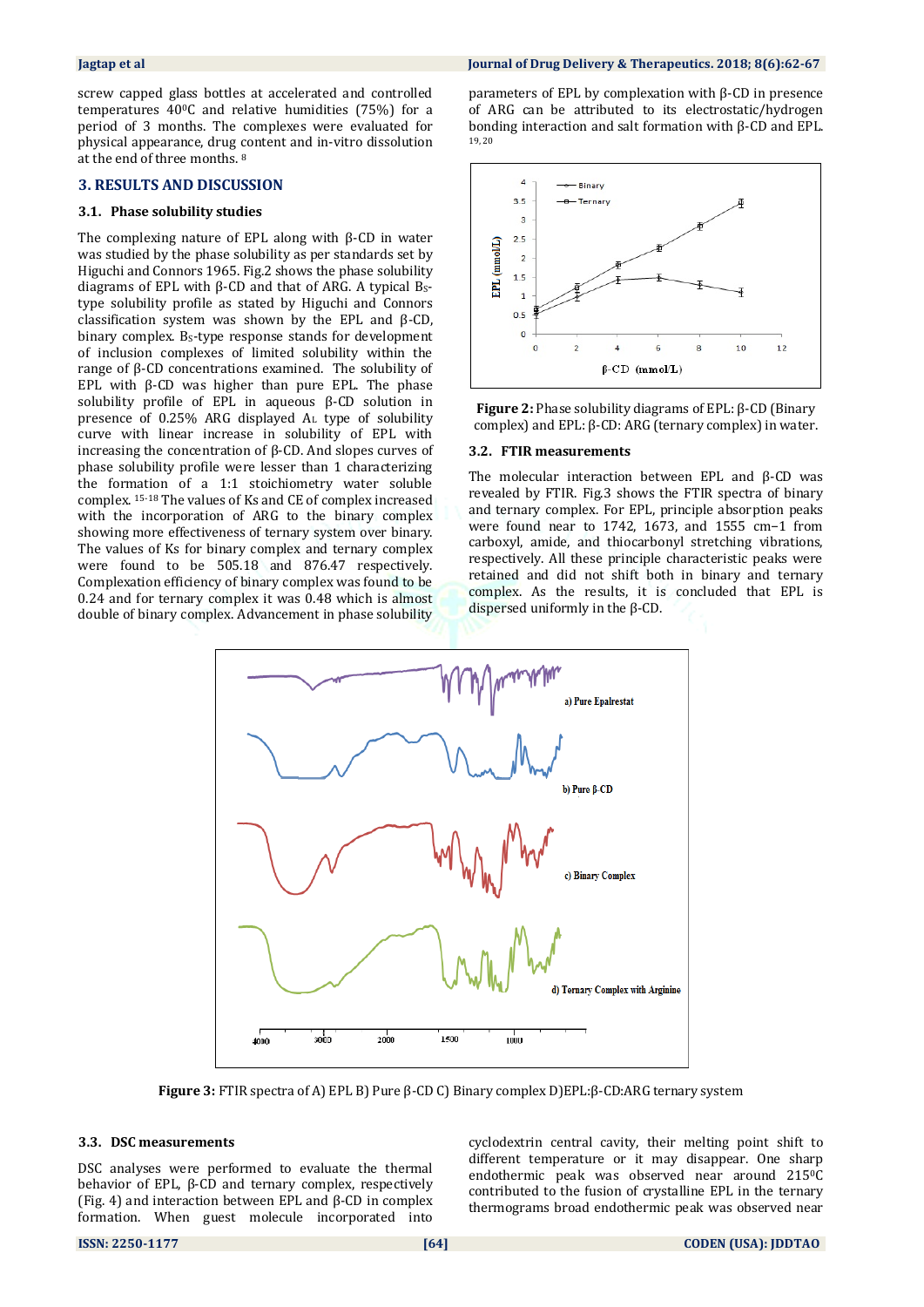around 1400C, which can be attributed to dehydration during the heating process of the β-CD. In the ternary complex, the endothermic peak obtained from EPL decreased or almost disappeared. It may be due to low interaction between the components in the ternary complex. These results suggested that EPL and β-CD were molecularly dispersed in the amorphous form in ternary complex.



**Figure 4:** DSC thermograms of A) EPL B) Binary complex C) EPL:β-CD:ARG ternary system

### **3.4. PXRD measurements**

PXRD patterns of EPL, binary and ternary complex (molar ratio 1:1) are represented in Fig. 5. The pattern of the ternary complex could be interpreted as superposition of EPL and β-CD representing absences of crystalline traces of EPL indicating entrapment of EPL in β-CD. In ternary

systems, the overlapping of β-CD and ARG crystalline peaks was observed. The PXRD showed a halo pattern and no diffraction peak occurred when EPL was kneaded with β-CD at a 1:1 molar ratio. Crystalline EPL turned amorphous by kneading with β-CD. It was revealed that the crystalline structure of EPL was distorted and EPL molecules were converted into amorphous state.



**Figure 5:** PXRD patterns of A) EPL B) Binary complex C) EPL:β-CD:ARG ternary complex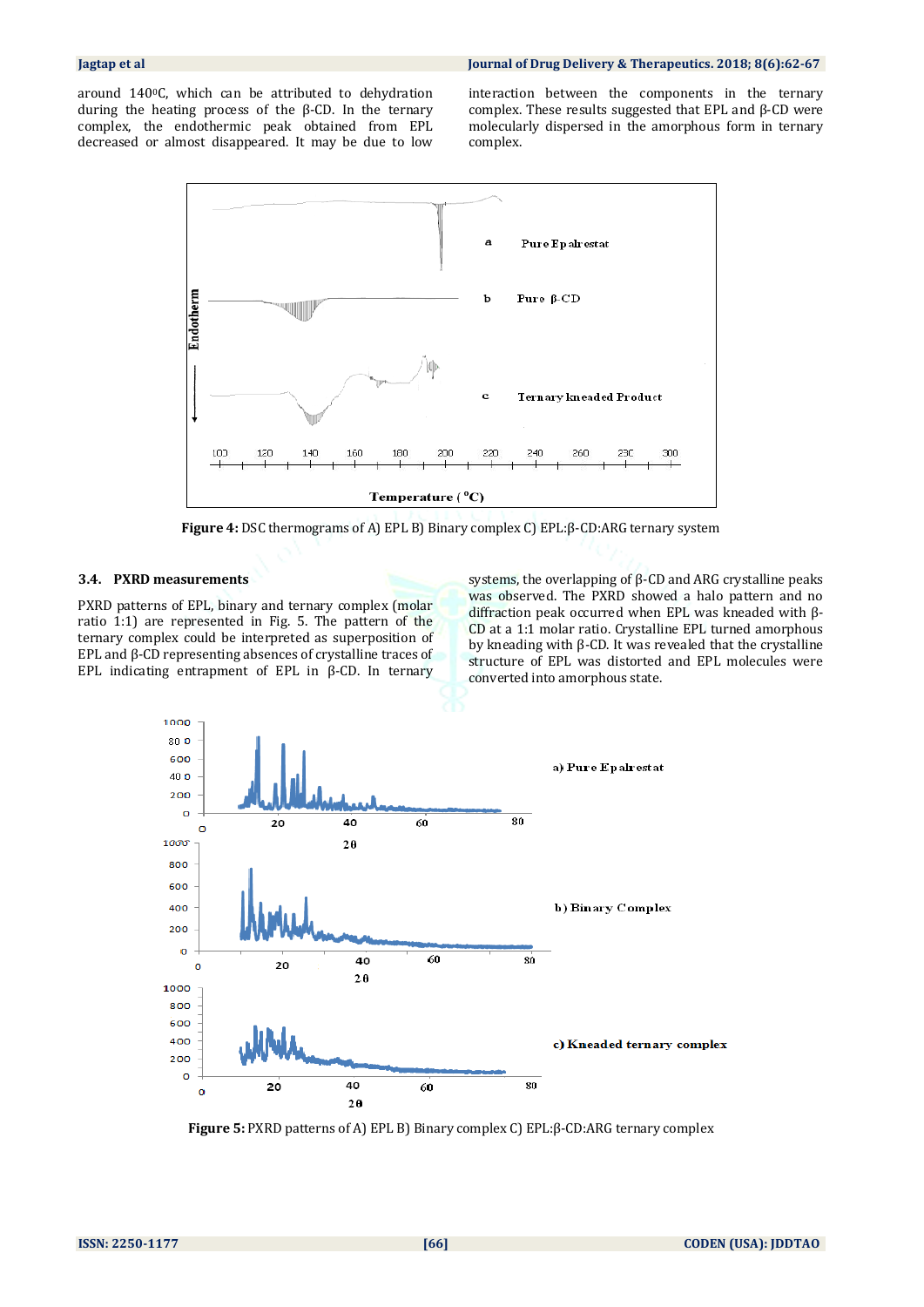### **3.5. SEM analysis**

The surface morphological features of EPL and ternary complexes are shown in Fig. 6. Separate entities of amorphous broken particles of Pure EPL were appeared (Fig. 6A). Binary complex particles exhibited altered shape and agglomerate type morphology (Fig. 6B) due to

### **Jagtap et al Journal of Drug Delivery & Therapeutics. 2018; 8(6):62-67**

crystalline nature of β-CD. Change in morphology of ternary complexes was observed due to the crystalline nature of β-CD and ARG (Fig. 6C) showing agglomerated crystalline images. The alerted morphology of kneaded complexes particles indicates existence of a single phase within the complex attaining maximum complexation. 21



**Figure 6:** SEM images of A) Pure EPL B) Binary complex C) EPL:β-CD:ARG ternary complex

### **3.6. Saturation solubility studies**

Remarkable enhancement in the solubility of binary and ternary complex as compared to pure EPL was observed in the saturation solubility studies. Pure EPL exhibited a solubility of  $47\pm0.04$  µg/mL in distilled water. The binary and ternary complexes have shown solubility of 98.7± 0.30 and 163.09± 0.72µg/mL, respectively. There was 210% increment in the solubility of binary complex and 347% increment in the solubility of ternary complex was observed which was almost double than binary complex. Formation of stable complex of EPL and β-CD, altered surface morphological features of the complexes due to kneading and inclusion into the hydrophobic β-CD cavity resulted in the enhancement in solubility of complex. ARG imparts significant role as a ternary component resulting in improved performance than binary complex22.

### **3.7. In vitro dissolution studies**

EPL and its corresponding binary and ternary complexes were evaluated for dissolution properties and compared to the pure EPL. The in-vitro dissolution results were assessed on the basis of cumulative percentage drug release, dissolution efficiency and correlation coefficient (r).

The dissolution curves of EPL and ternary complexes are shown in Fig.7. An enhancement in dissolution profile was observed for solid complexes as compared to pure EPL. The binary complex has shown almost 60% drug release in 60min. And ternary complex demonstrated grater dissolution profile as compared to binary complex with 78.18% drug release within 60 min in dissolution media. Phase solubility parameters such as Ks and CE were greatly promoted and resulted in the greater fruitfulness of ternary complex. Higher release rate was due to positive effect of addition of basic amino acid ARG. 12,20,23 Hence, we can arrive at a judgment that ternary complex of EPL with β-CD and ARG could be reliable approach for improved dissolution properties.



**Figure 7:** Dissolution profile of pure drug, binary and ternary kneaded complex

### **3.8. Stability Study**

There was no significant change in the physical appearance, drug content and percent drug dissolution in